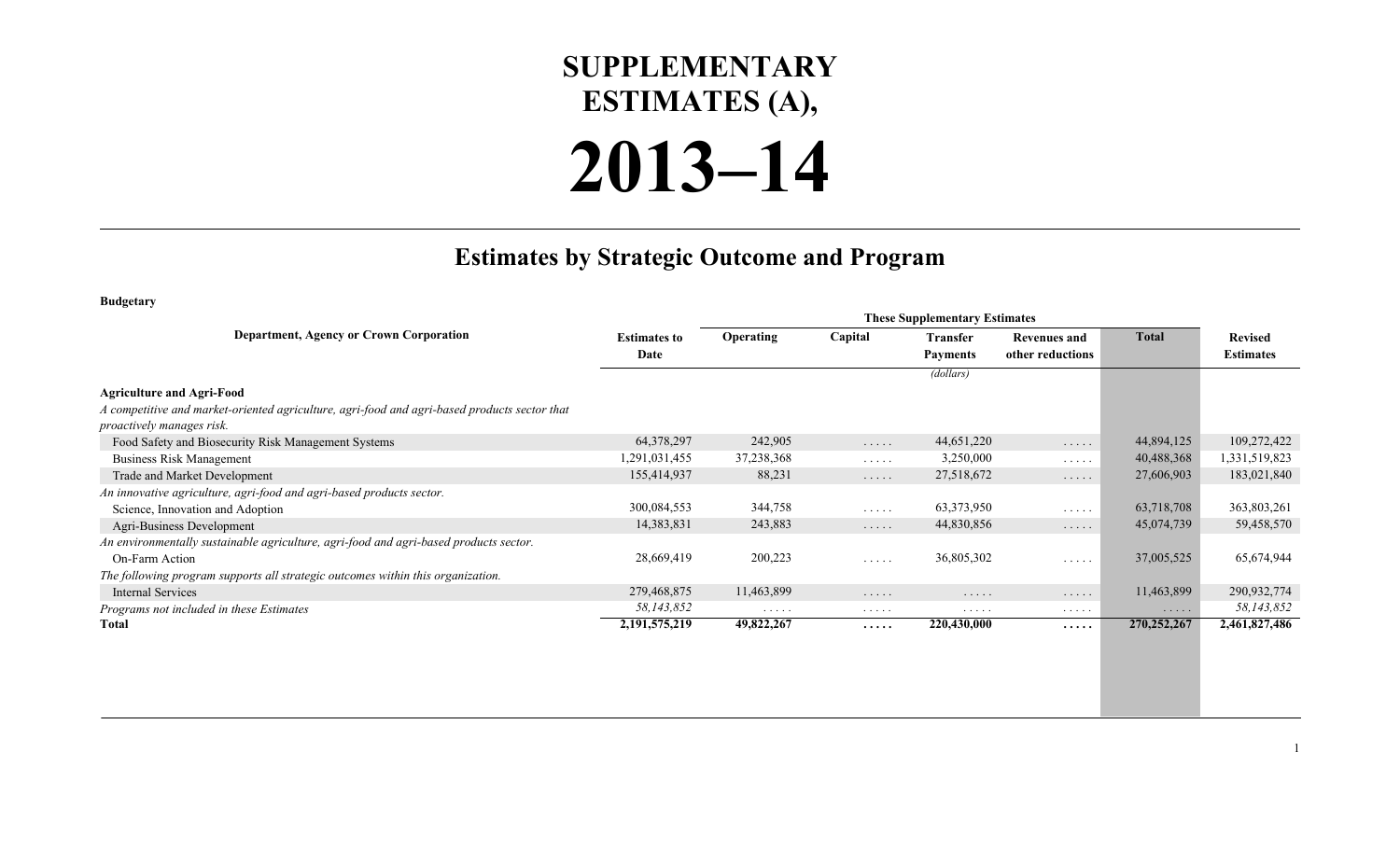|                                                                                                  |                             |                                        |                                                                             | <b>These Supplementary Estimates</b>                             |                                                  |                                           |                                    |
|--------------------------------------------------------------------------------------------------|-----------------------------|----------------------------------------|-----------------------------------------------------------------------------|------------------------------------------------------------------|--------------------------------------------------|-------------------------------------------|------------------------------------|
| <b>Department, Agency or Crown Corporation</b>                                                   | <b>Estimates to</b><br>Date | Operating                              | Capital                                                                     | <b>Transfer</b><br><b>Payments</b>                               | <b>Revenues and</b><br>other reductions          | <b>Total</b>                              | <b>Revised</b><br><b>Estimates</b> |
|                                                                                                  |                             |                                        |                                                                             | (dollars)                                                        |                                                  |                                           |                                    |
| <b>Atomic Energy of Canada Limited</b>                                                           |                             |                                        |                                                                             |                                                                  |                                                  |                                           |                                    |
| Be the top worldwide nuclear products and services company. Protect the health and safety of the |                             |                                        |                                                                             |                                                                  |                                                  |                                           |                                    |
| public, our employees and the environment. Minimize nuclear legacy obligations for future        |                             |                                        |                                                                             |                                                                  |                                                  |                                           |                                    |
| generations.                                                                                     |                             |                                        |                                                                             |                                                                  |                                                  |                                           |                                    |
| Research and Development                                                                         | 35,137,000                  | 148,200,000                            | 88,100,000                                                                  | $\cdot$                                                          | $\sim$ $\sim$ $\sim$ $\sim$ $\sim$               | 236,300,000                               | 271,437,000                        |
| Facilities and Nuclear Operations                                                                | 67,006,000                  | 24,000,000                             | $\sim$ $\sim$ $\sim$ $\sim$ $\sim$                                          | $\dots$                                                          | $\mathbb{Z}^n$ . In the $\mathbb{Z}^n$           | 24,000,000                                | 91,006,000                         |
| Programs not included in these Estimates                                                         | 108,919,637                 | $\mathbb{Z}^2$ . In the $\mathbb{Z}^2$ | $\sim$ $\sim$ $\sim$ $\sim$ $\sim$                                          | $\ldots$                                                         | $\ldots$                                         | $\alpha$ , $\alpha$ , $\alpha$ , $\alpha$ | 108,919,637                        |
| Total                                                                                            | 211,062,637                 | 172,200,000                            | 88,100,000                                                                  | $\cdots$                                                         | .                                                | 260,300,000                               | 471,362,637                        |
| <b>Canadian Grain Commission</b>                                                                 |                             |                                        |                                                                             |                                                                  |                                                  |                                           |                                    |
| Canada's grain is safe, reliable and marketable and Canadian grain producers are protected.      |                             |                                        |                                                                             |                                                                  |                                                  |                                           |                                    |
| Quality Assurance Program                                                                        | 8,307,568                   | 6,270,464                              | $\cdot$                                                                     | 1.1.1.1                                                          | $\sim$ $\sim$ $\sim$ $\sim$ $\sim$               | 6,270,464                                 | 14,578,032                         |
| <b>Quantity Assurance Program</b>                                                                | 2,480,557                   | 4,291,382                              | $\ldots$                                                                    | $\dots$                                                          | $\mathbb{Z}^n$ . $\mathbb{Z}^n$ , $\mathbb{Z}^n$ | 4,291,382                                 | 6,771,939                          |
| Grain Quality Research Program                                                                   | 5,282,058                   | 2,365,356                              | $\sim$ $\sim$ $\sim$ $\sim$ $\sim$                                          | $\sim$ $\sim$ $\sim$ $\sim$ $\sim$                               | $\mathbb{Z}^n$ . $\mathbb{Z}^n$ , $\mathbb{Z}^n$ | 2,365,356                                 | 7,647,414                          |
| Producer Protection Program                                                                      | 1,203,892                   | 688,263                                | $\sim$ $\sim$ $\sim$ $\sim$ $\sim$                                          | $\sim$ $\sim$ $\sim$ $\sim$ $\sim$                               | $\ldots$                                         | 688,263                                   | 1,892,155                          |
| The following program supports all strategic outcomes within this organization.                  |                             |                                        |                                                                             |                                                                  |                                                  |                                           |                                    |
| <b>Internal Services</b>                                                                         | 4,893,633                   | 1,610,479                              | $\ldots$                                                                    | $\sim$ $\sim$ $\sim$ $\sim$ $\sim$                               | $\mathbb{Z}^n$ . In the $\mathbb{Z}^n$           | 1,610,479                                 | 6,504,112                          |
| <b>Total</b>                                                                                     | 22,167,708                  | 15,225,944                             | .                                                                           | $\cdots$                                                         | .                                                | 15,225,944                                | 37,393,652                         |
| <b>Canadian Heritage</b>                                                                         |                             |                                        |                                                                             |                                                                  |                                                  |                                           |                                    |
| Canadians share, express and appreciate their Canadian identity.                                 |                             |                                        |                                                                             |                                                                  |                                                  |                                           |                                    |
| Attachment to Canada                                                                             | 56,919,095                  | 500,000                                | $\ldots$                                                                    | $\dots$                                                          | $\cdots\cdots\cdots$                             | 500,000                                   | 57,419,095                         |
| Programs not included in these Estimates                                                         | 1,260,306,571               | $\mathbb{R}^n$ . In the $\mathbb{R}^n$ | $\alpha$ , $\alpha$ , $\alpha$ , $\alpha$                                   | $\alpha$ , $\alpha$ , $\alpha$ , $\alpha$                        | $\ldots$                                         | $\ldots$                                  | 1,260,306,571                      |
| <b>Total</b>                                                                                     | 1,317,225,666               | 500,000                                | .                                                                           | $\cdots$                                                         | .                                                | 500,000                                   | 1,317,725,666                      |
| <b>Canadian Institutes of Health Research</b>                                                    |                             |                                        |                                                                             |                                                                  |                                                  |                                           |                                    |
| A world-class health-research enterprise that creates, disseminates and applies new knowledge    |                             |                                        |                                                                             |                                                                  |                                                  |                                           |                                    |
| across all areas of health research.                                                             |                             |                                        |                                                                             |                                                                  |                                                  |                                           |                                    |
| Health Research Commercialization                                                                | 43,822,075                  | $\sim$ $\sim$ $\sim$ $\sim$ $\sim$     | $\mathcal{L}(\mathcal{L}(\mathcal{L},\mathcal{L},\mathcal{L},\mathcal{L}))$ | 11,226,816                                                       | $\mathbb{Z}^n$ . In the $\mathbb{Z}^n$           | 11,226,816                                | 55,048,891                         |
| Programs not included in these Estimates                                                         | 923,831,082                 | $\sim$ $\sim$ $\sim$ $\sim$ $\sim$     | $\sim$ $\sim$ $\sim$ $\sim$ $\sim$                                          | $\mathcal{L}^{\mathcal{A}}$ . In the $\mathcal{L}^{\mathcal{A}}$ | $\mathbb{R}^n$ . In the set of $\mathbb{R}^n$    | $\ldots$                                  | 923,831,082                        |
| <b>Total</b>                                                                                     | 967, 653, 157               | $\cdots$                               | $\cdots$                                                                    | 11,226,816                                                       | .                                                | 11,226,816                                | 978,879,973                        |
|                                                                                                  |                             |                                        |                                                                             |                                                                  |                                                  |                                           |                                    |
|                                                                                                  |                             |                                        |                                                                             |                                                                  |                                                  |                                           |                                    |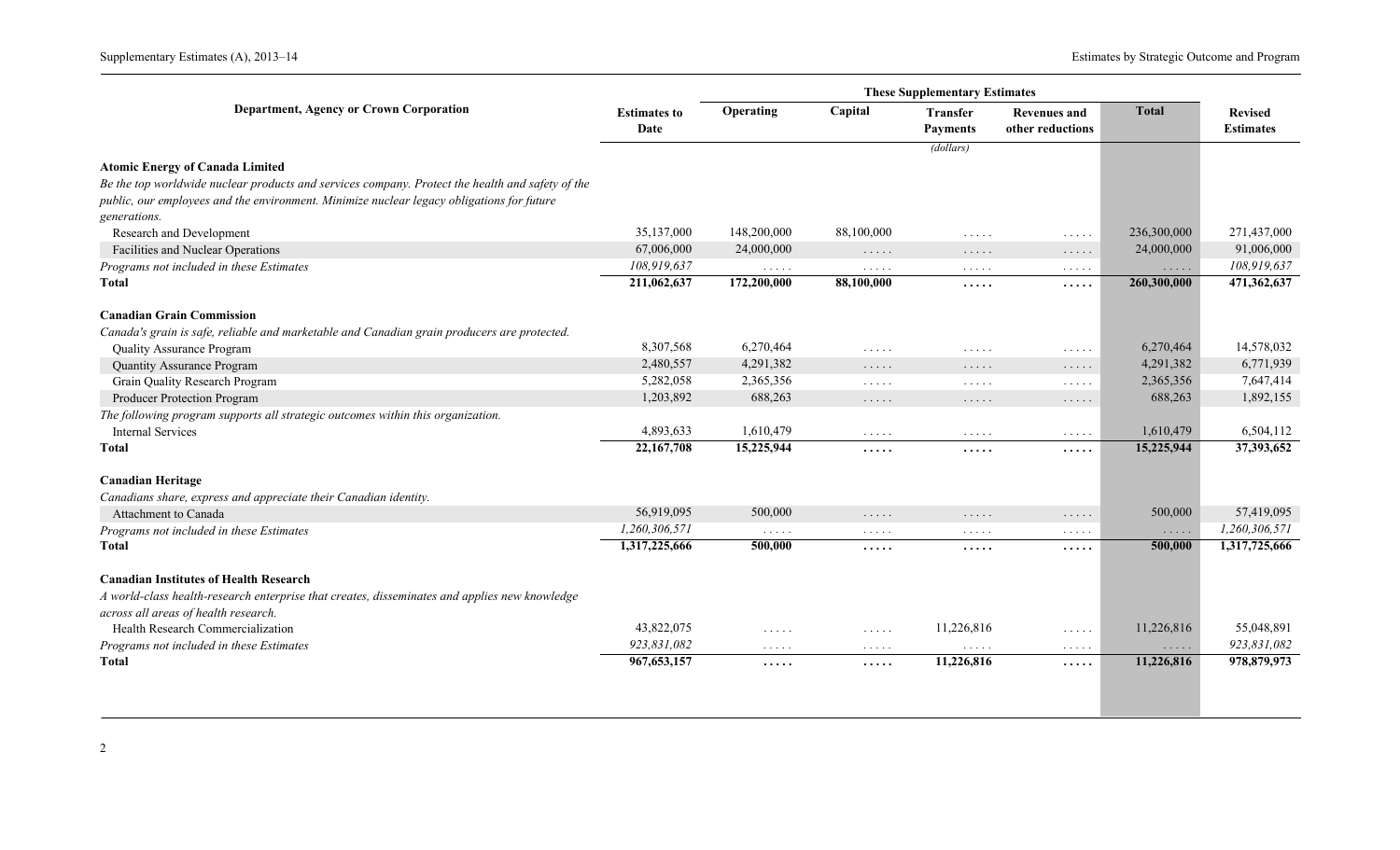Estimates by Strategic Outcome and Program Supplementary Estimates (A), 2013-14

|                                                                                                    |                             |                                    |                                                                       | <b>These Supplementary Estimates</b>      |                                                  |                      |                                    |
|----------------------------------------------------------------------------------------------------|-----------------------------|------------------------------------|-----------------------------------------------------------------------|-------------------------------------------|--------------------------------------------------|----------------------|------------------------------------|
| Department, Agency or Crown Corporation                                                            | <b>Estimates to</b><br>Date | Operating                          | Capital                                                               | Transfer<br><b>Payments</b>               | <b>Revenues and</b><br>other reductions          | <b>Total</b>         | <b>Revised</b><br><b>Estimates</b> |
|                                                                                                    |                             |                                    |                                                                       | (dollars)                                 |                                                  |                      |                                    |
| Health                                                                                             |                             |                                    |                                                                       |                                           |                                                  |                      |                                    |
| First Nations and Inuit communities and individuals receive health services and benefits that are  |                             |                                    |                                                                       |                                           |                                                  |                      |                                    |
| responsive to their needs so as to improve their health status.                                    |                             |                                    |                                                                       |                                           |                                                  |                      |                                    |
| First Nations and Inuit Primary Health Care                                                        | 954,094,539                 | $\sim$ $\sim$ $\sim$ $\sim$ $\sim$ | $\cdots$                                                              |                                           | $\cdots$                                         |                      | 954,094,540                        |
| The following program supports all strategic outcomes within this organization.                    |                             |                                    |                                                                       |                                           |                                                  |                      |                                    |
| <b>Internal Services</b>                                                                           | 260,970,174                 | 5,000,000                          | $\mathbb{Z}^2$ . $\mathbb{Z}^2$ , $\mathbb{Z}^2$                      | $\sim$ $\sim$ $\sim$ $\sim$ $\sim$        | $\mathbb{Z}^2$ . In the $\mathbb{Z}^2$           | 5,000,000            | 265,970,174                        |
| Programs not included in these Estimates                                                           | 2,077,142,717               | $\sim$ $\sim$ $\sim$ $\sim$ $\sim$ | $\sim$ $\sim$ $\sim$ $\sim$ $\sim$                                    | $\sim$ $\sim$ $\sim$ $\sim$ $\sim$        | $\sim$ $\sim$ $\sim$ $\sim$ $\sim$               | $\cdots\cdots\cdots$ | 2,077,142,717                      |
| <b>Total</b>                                                                                       | 3,292,207,430               | 5,000,000                          | $\cdots$                                                              |                                           | .                                                | 5,000,001            | 3,297,207,431                      |
| <b>Human Resources and Skills Development</b>                                                      |                             |                                    |                                                                       |                                           |                                                  |                      |                                    |
| Income security, access to opportunities and well-being for individuals, families and communities. |                             |                                    |                                                                       |                                           |                                                  |                      |                                    |
| Social Development                                                                                 | 3,030,089,548               | $\cdots$                           | $\cdots$                                                              | 1,612,000                                 | .                                                | 1,612,000            | 3,031,701,548                      |
| The following program supports all strategic outcomes within this organization.                    |                             |                                    |                                                                       |                                           |                                                  |                      |                                    |
| <b>Internal Services</b>                                                                           | 278,505,066                 | 2,500,000                          | $\sim$ $\sim$ $\sim$ $\sim$ $\sim$                                    | $\cdot$                                   | $\mathbb{Z}^2$ . $\mathbb{Z}^2$ , $\mathbb{Z}^2$ | 2,500,000            | 281,005,066                        |
| Programs not included in these Estimates                                                           | 47,216,493,507              | $\sim$ $\sim$ $\sim$ $\sim$ $\sim$ | $\sim$ $\sim$ $\sim$ $\sim$ $\sim$                                    | $\sim$ $\sim$ $\sim$ $\sim$ $\sim$        | $\sim$ $\sim$ $\sim$ $\sim$ $\sim$               | $\cdots \cdots$      | 47,216,493,507                     |
| <b>Total</b>                                                                                       | 50,525,088,121              | 2,500,000                          | .                                                                     | 1,612,000                                 | .                                                | 4,112,000            | 50,529,200,121                     |
|                                                                                                    |                             |                                    |                                                                       |                                           |                                                  |                      |                                    |
| <b>Indian Affairs and Northern Development</b>                                                     |                             |                                    |                                                                       |                                           |                                                  |                      |                                    |
| The Government - Good governance and co-operative relationships for First Nations, Métis,          |                             |                                    |                                                                       |                                           |                                                  |                      |                                    |
| Non-Status Indians, Inuit and Northerners.                                                         |                             |                                    |                                                                       |                                           |                                                  |                      |                                    |
| Co-operative Relationships                                                                         | 396,521,554                 | $\cdots\cdots$                     | $\cdots$                                                              | 166,989,310                               | $\ldots$                                         | 166,989,310          | 563,510,864                        |
| The following program supports all strategic outcomes within this organization.                    |                             |                                    |                                                                       |                                           |                                                  |                      |                                    |
| <b>Internal Services</b>                                                                           | 258,381,011                 | (1,200,000)                        | $\mathcal{L} \left( \mathcal{L} \left( \mathcal{L} \right) \right)$ . | $\sim$ $\sim$ $\sim$ $\sim$ $\sim$        | $\mathbb{Z}^2$ . In the $\mathbb{Z}^2$           | (1,200,000)          | 257,181,011                        |
| Programs not included in these Estimates                                                           | 7,250,067,997               | $\sim$ $\sim$ $\sim$ $\sim$ $\sim$ | $\alpha$ , $\alpha$ , $\alpha$ , $\alpha$                             | $\alpha$ , $\alpha$ , $\alpha$ , $\alpha$ | $\sim$ $\sim$ $\sim$ $\sim$ $\sim$               | $\ldots$ . $\ldots$  | 7,250,067,997                      |
| <b>Total</b>                                                                                       | 7,904,970,562               | (1,200,000)                        | .                                                                     | 166,989,310                               | .                                                | 165,789,310          | 8,070,759,872                      |
|                                                                                                    |                             |                                    |                                                                       |                                           |                                                  |                      |                                    |
|                                                                                                    |                             |                                    |                                                                       |                                           |                                                  |                      |                                    |
|                                                                                                    |                             |                                    |                                                                       |                                           |                                                  |                      |                                    |
|                                                                                                    |                             |                                    |                                                                       |                                           |                                                  |                      |                                    |
|                                                                                                    |                             |                                    |                                                                       |                                           |                                                  |                      |                                    |
|                                                                                                    |                             |                                    |                                                                       |                                           |                                                  |                      |                                    |
|                                                                                                    |                             |                                    |                                                                       |                                           |                                                  |                      |                                    |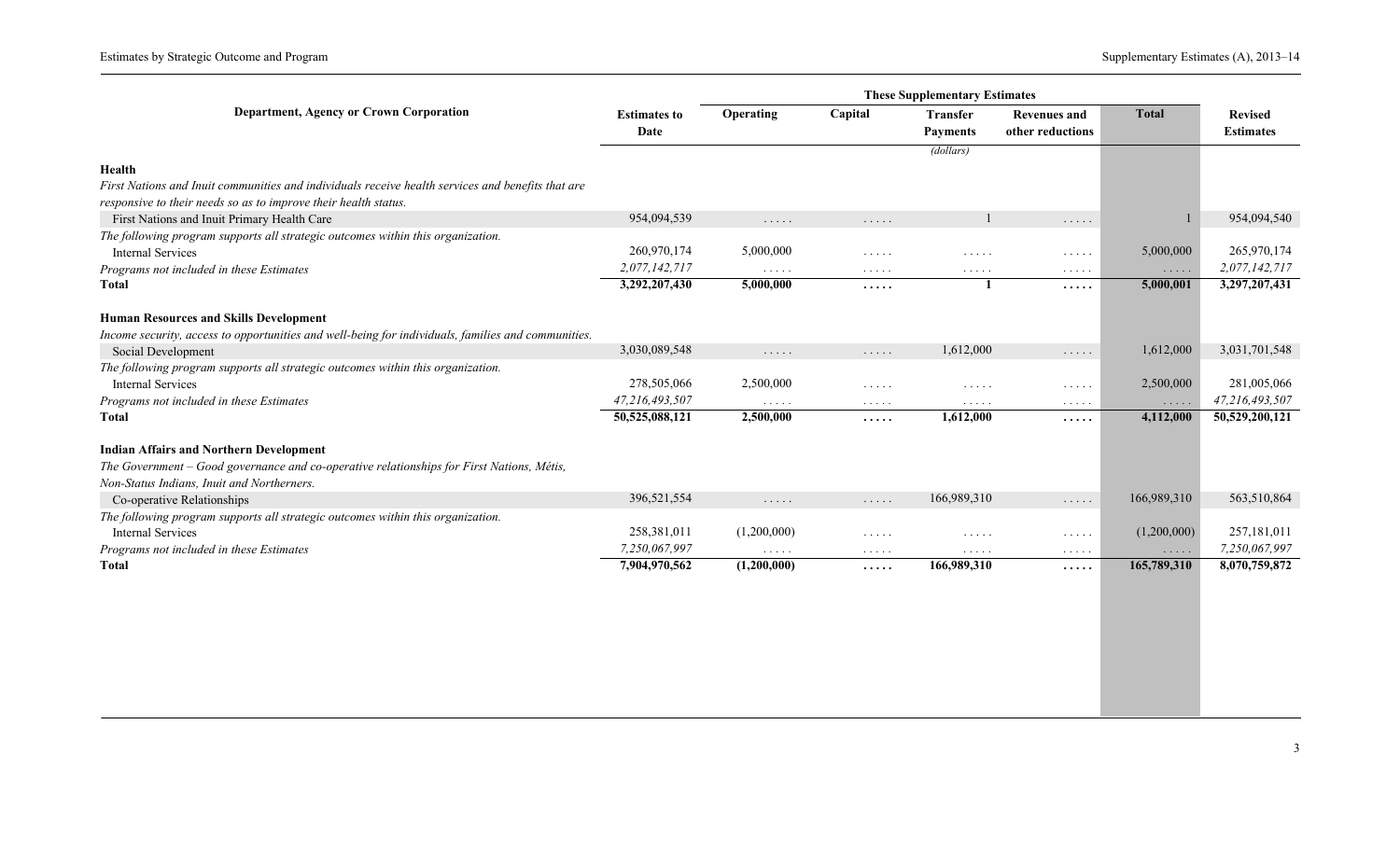|                                                                                             |                             |                                                    |                                                     | <b>These Supplementary Estimates</b>                                        |                                                             |                                                               |                                    |
|---------------------------------------------------------------------------------------------|-----------------------------|----------------------------------------------------|-----------------------------------------------------|-----------------------------------------------------------------------------|-------------------------------------------------------------|---------------------------------------------------------------|------------------------------------|
| Department, Agency or Crown Corporation                                                     | <b>Estimates to</b><br>Date | Operating                                          | Capital                                             | <b>Transfer</b><br><b>Payments</b>                                          | <b>Revenues and</b><br>other reductions                     | <b>Total</b>                                                  | <b>Revised</b><br><b>Estimates</b> |
|                                                                                             |                             |                                                    |                                                     | (dollars)                                                                   |                                                             |                                                               |                                    |
| Industry                                                                                    |                             |                                                    |                                                     |                                                                             |                                                             |                                                               |                                    |
| Advancements in Science and Technology, Knowledge, and Innovation Strengthen the Canadian   |                             |                                                    |                                                     |                                                                             |                                                             |                                                               |                                    |
| Economy.                                                                                    |                             |                                                    |                                                     |                                                                             |                                                             |                                                               |                                    |
| Industrial Research and Development Financing                                               | 332,526,112                 | 450,000                                            | $\mathcal{L} \times \mathcal{L} \times \mathcal{L}$ | 21,664,000                                                                  | $\ldots$                                                    | 22,114,000                                                    | 354,640,112                        |
| Science, Technology and Innovation Capacity                                                 | 300,804,369                 | $\mathbb{Z}^2$ . In the $\mathbb{Z}^2$             | $\sim$ $\sim$ $\sim$ $\sim$ $\sim$                  | 7,000,000                                                                   | $\ldots$                                                    | 7,000,000                                                     | 307,804,369                        |
| The following program supports all strategic outcomes within this organization.             |                             |                                                    |                                                     |                                                                             |                                                             |                                                               |                                    |
| <b>Internal Services</b>                                                                    | 100,243,350                 | (3,108,999)                                        | 3,109,001                                           | $\sim$ $\sim$ $\sim$ $\sim$ $\sim$                                          | $\ldots$                                                    |                                                               | 100,243,352                        |
| Programs not included in these Estimates                                                    | 426,651,625                 | $\mathbf{1}$ , and $\mathbf{1}$ , and $\mathbf{1}$ | $\alpha$ , $\alpha$ , $\alpha$ , $\alpha$           | $\cdots$                                                                    | $\mathbf{1}$ , and $\mathbf{1}$ , and $\mathbf{1}$          | $\cdots$                                                      | 426,651,625                        |
| Total                                                                                       | 1,160,225,456               | (2,658,999)                                        | 3,109,001                                           | 28,664,000                                                                  | .                                                           | 29,114,002                                                    | 1,189,339,458                      |
| <b>Natural Resources</b>                                                                    |                             |                                                    |                                                     |                                                                             |                                                             |                                                               |                                    |
| Natural Resource Sectors and Consumers are Environmentally Responsible.                     |                             |                                                    |                                                     |                                                                             |                                                             |                                                               |                                    |
| Responsible Natural Resource Management                                                     | 318,796,256                 | $\sim$ $\sim$ $\sim$ $\sim$ $\sim$                 | $\sim$ $\sim$ $\sim$ $\sim$ $\sim$                  |                                                                             | $\cdots$                                                    |                                                               | 318,796,257                        |
| The following program supports all strategic outcomes within this organization.             |                             |                                                    |                                                     |                                                                             |                                                             |                                                               |                                    |
| <b>Internal Services</b>                                                                    | 155,810,360                 | 12,000,000                                         | $\cdots\cdots\cdots$                                | $\cdots\cdots$                                                              | $\cdots\cdots$                                              | 12,000,000                                                    | 167,810,360                        |
| Programs not included in these Estimates                                                    | 2,292,407,622               | $\alpha$                                           | $\ldots$                                            | $\mathbb{Z}^2$ . In the $\mathbb{Z}^2$                                      | $\ldots$                                                    | $\cdots$                                                      | 2,292,407,622                      |
| Total                                                                                       | 2,767,014,238               | 12,000,000                                         | $\cdots$                                            | $\mathbf{1}$                                                                | .                                                           | 12,000,001                                                    | 2,779,014,239                      |
|                                                                                             |                             |                                                    |                                                     |                                                                             |                                                             |                                                               |                                    |
| <b>Natural Sciences and Engineering Research Council</b>                                    |                             |                                                    |                                                     |                                                                             |                                                             |                                                               |                                    |
| Canada is a world leader in advancing, connecting and applying new knowledge in the natural |                             |                                                    |                                                     |                                                                             |                                                             |                                                               |                                    |
| sciences and engineering.                                                                   |                             |                                                    |                                                     |                                                                             |                                                             |                                                               |                                    |
| Innovation: Research Partnerships                                                           | 352,553,413                 | 1.1.1.1                                            | $\ldots$                                            | 4,562,184                                                                   | $\mathbb{R}^n$ . In the $\mathbb{R}^n$                      | 4,562,184                                                     | 357,115,597                        |
| Programs not included in these Estimates                                                    | 692,505,560                 | $\mathcal{A}$ . As a set of $\mathcal{A}$          | $\alpha$ , $\alpha$ , $\alpha$ , $\alpha$           | $\mathcal{L}(\mathcal{L}(\mathcal{L},\mathcal{L},\mathcal{L},\mathcal{L}))$ | $\mathcal{L}(\mathcal{A})$ , and $\mathcal{A}(\mathcal{A})$ | $\mathbb{Z}^2$ . $\mathbb{Z}^2$ , $\mathbb{Z}^2$              | 692,505,560                        |
| <b>Total</b>                                                                                | 1,045,058,973               | .                                                  | .                                                   | 4,562,184                                                                   | .                                                           | 4,562,184                                                     | 1,049,621,157                      |
| <b>Public Safety and Emergency Preparedness</b>                                             |                             |                                                    |                                                     |                                                                             |                                                             |                                                               |                                    |
| A safe and resilient Canada.                                                                |                             |                                                    |                                                     |                                                                             |                                                             |                                                               |                                    |
| <b>Emergency Management</b>                                                                 | 166,255,003                 | $\sim$ $\sim$ $\sim$ $\sim$ $\sim$                 | $\sim$ $\sim$ $\sim$ $\sim$ $\sim$                  | 230,000,000                                                                 | $\ldots$                                                    | 230,000,000                                                   | 396,255,003                        |
| Programs not included in these Estimates                                                    | 274,655,920                 | $\sim$ $\sim$ $\sim$ $\sim$ $\sim$                 | $\sim$ $\sim$ $\sim$ $\sim$ $\sim$                  | $\mathbb{Z}^n$ . $\mathbb{Z}^n$ , $\mathbb{Z}^n$                            | $\sim$ $\sim$ $\sim$ $\sim$ $\sim$                          | $\mathcal{L} \rightarrow \mathcal{L} \rightarrow \mathcal{L}$ | 274,655,920                        |
| Total                                                                                       | 440,910,923                 | .                                                  | .                                                   | 230,000,000                                                                 | .                                                           | 230,000,000                                                   | 670,910,923                        |
|                                                                                             |                             |                                                    |                                                     |                                                                             |                                                             |                                                               |                                    |
|                                                                                             |                             |                                                    |                                                     |                                                                             |                                                             |                                                               |                                    |
|                                                                                             |                             |                                                    |                                                     |                                                                             |                                                             |                                                               |                                    |
|                                                                                             |                             |                                                    |                                                     |                                                                             |                                                             |                                                               |                                    |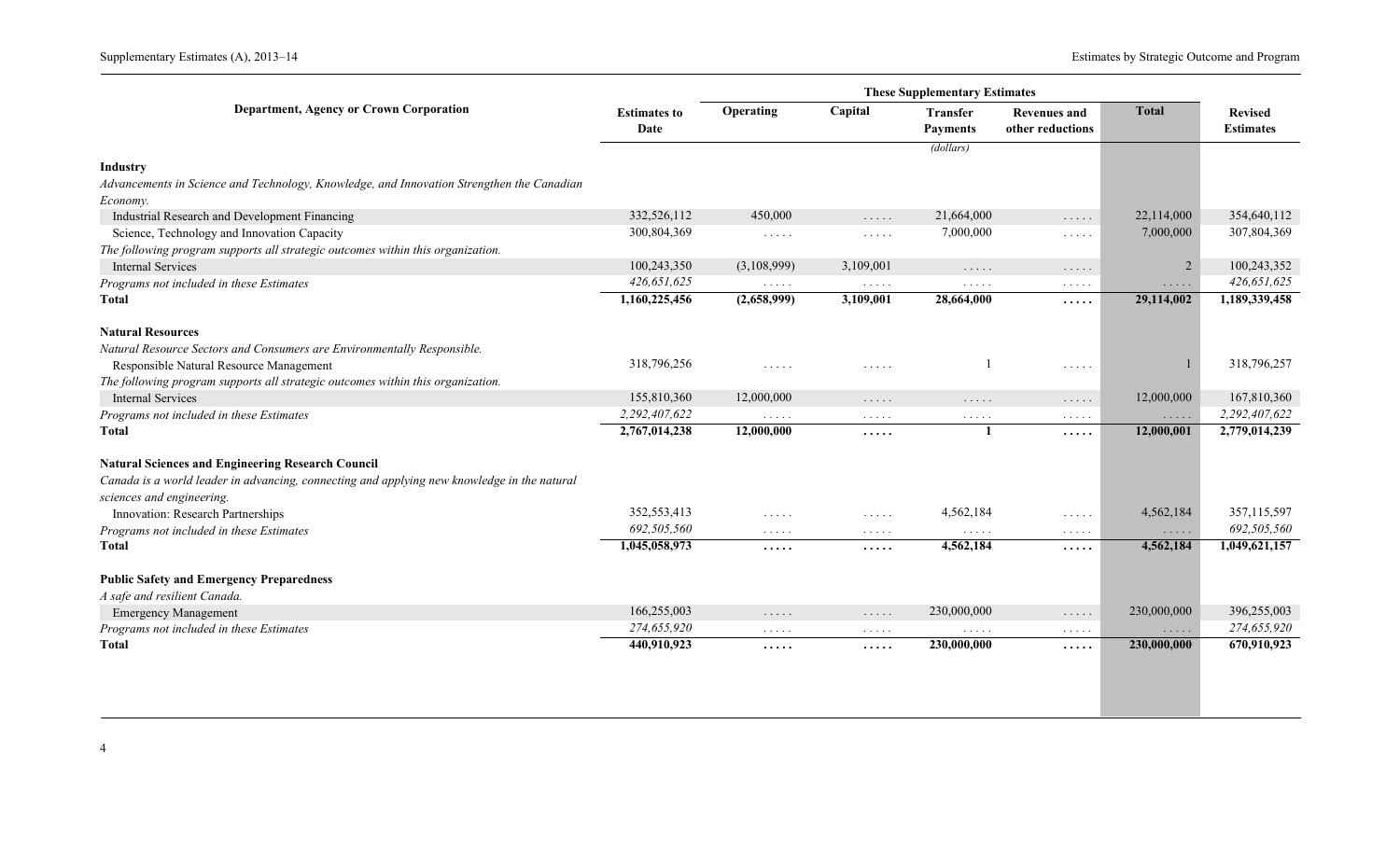|                                                                                                |                             |                                    |                                    | <b>These Supplementary Estimates</b> |                                           |                                                  |                                    |
|------------------------------------------------------------------------------------------------|-----------------------------|------------------------------------|------------------------------------|--------------------------------------|-------------------------------------------|--------------------------------------------------|------------------------------------|
| <b>Department, Agency or Crown Corporation</b>                                                 | <b>Estimates to</b><br>Date | Operating                          | Capital                            | Transfer<br><b>Payments</b>          | <b>Revenues and</b><br>other reductions   | <b>Total</b>                                     | <b>Revised</b><br><b>Estimates</b> |
|                                                                                                |                             |                                    |                                    | (dollars)                            |                                           |                                                  |                                    |
| <b>Registry of the Specific Claims Tribunal</b>                                                |                             |                                    |                                    |                                      |                                           |                                                  |                                    |
| Efficient administration of the Specific Claims Tribunal.                                      |                             |                                    |                                    |                                      |                                           |                                                  |                                    |
| <b>Registry Services</b>                                                                       | 804,447                     | 960,001                            | $\cdots$                           | .                                    | $\sim$ $\sim$ $\sim$ $\sim$ $\sim$        | 960,001                                          | 1,764,448                          |
| The following program supports all strategic outcomes within this organization.                |                             |                                    |                                    |                                      |                                           |                                                  |                                    |
| <b>Internal Services</b>                                                                       | 201,112                     | 240,000                            | .                                  | $\ldots$                             | $\ldots$                                  | 240,000                                          | 441,112                            |
| <b>Total</b>                                                                                   | 1,005,559                   | 1,200,001                          | .                                  | .                                    | .                                         | 1,200,001                                        | 2,205,560                          |
| <b>Royal Canadian Mounted Police</b>                                                           |                             |                                    |                                    |                                      |                                           |                                                  |                                    |
| Criminal activity affecting Canadians is reduced.                                              |                             |                                    |                                    |                                      |                                           |                                                  |                                    |
| Police Operations                                                                              | 1,636,666,754               | (710,000)                          | $\ldots$                           | $\dots$                              | $\cdots$                                  | (710,000)                                        | 1,635,956,754                      |
| Programs not included in these Estimates                                                       | 1,121,409,739               | $\sim$ $\sim$ $\sim$ $\sim$ $\sim$ | $\sim$ $\sim$ $\sim$ $\sim$ $\sim$ | $\ldots$                             | $\alpha$ , $\alpha$ , $\alpha$ , $\alpha$ | $\sim$ $\sim$ $\sim$ $\sim$ $\sim$               | 1,121,409,739                      |
| <b>Total</b>                                                                                   | 2,758,076,493               | (710,000)                          | .                                  | $\cdots$                             | .                                         | (710,000)                                        | 2,757,366,493                      |
| Royal Canadian Mounted Police External Review Committee                                        |                             |                                    |                                    |                                      |                                           |                                                  |                                    |
| Independent, impartial and thorough analysis, findings and recommendations for transparency in |                             |                                    |                                    |                                      |                                           |                                                  |                                    |
| Royal Canadian Mounted Police (RCMP) grievances and appeals.                                   |                             |                                    |                                    |                                      |                                           |                                                  |                                    |
| Independent and impartial case review                                                          | 934,412                     | 710,001                            | $\cdots$                           | $\ldots$                             | $\ldots$                                  | 710,001                                          | 1,644,413                          |
| <b>Total</b>                                                                                   | 934,412                     | 710,001                            | .                                  | .                                    | .                                         | 710,001                                          | 1,644,413                          |
| <b>Social Sciences and Humanities Research Council</b>                                         |                             |                                    |                                    |                                      |                                           |                                                  |                                    |
| Canada is a world leader in social sciences and humanities research and research training.     |                             |                                    |                                    |                                      |                                           |                                                  |                                    |
| Connection: mobilization of social sciences and humanities knowledge                           | 25,889,091                  | $\ldots$                           | $\ldots$                           | 3,317,770                            | $\ldots$                                  | 3,317,770                                        | 29,206,861                         |
| Programs not included in these Estimates                                                       | 656,860,868                 | $\sim$ $\sim$ $\sim$ $\sim$ $\sim$ | $\sim$ $\sim$ $\sim$ $\sim$ $\sim$ | $\sim$ $\sim$ $\sim$ $\sim$ $\sim$   | $\alpha$ , $\alpha$ , $\alpha$ , $\alpha$ | $\mathbb{Z}^2$ . $\mathbb{Z}^2$ , $\mathbb{Z}^2$ | 656,860,868                        |
| <b>Total</b>                                                                                   | 682,749,959                 | .                                  | $\cdots$ .                         | 3,317,770                            | .                                         | 3,317,770                                        | 686,067,729                        |
|                                                                                                |                             |                                    |                                    |                                      |                                           |                                                  |                                    |
|                                                                                                |                             |                                    |                                    |                                      |                                           |                                                  |                                    |
|                                                                                                |                             |                                    |                                    |                                      |                                           |                                                  |                                    |
|                                                                                                |                             |                                    |                                    |                                      |                                           |                                                  |                                    |
|                                                                                                |                             |                                    |                                    |                                      |                                           |                                                  |                                    |
|                                                                                                |                             |                                    |                                    |                                      |                                           |                                                  |                                    |
|                                                                                                |                             |                                    |                                    |                                      |                                           |                                                  |                                    |
|                                                                                                |                             |                                    |                                    |                                      |                                           |                                                  |                                    |